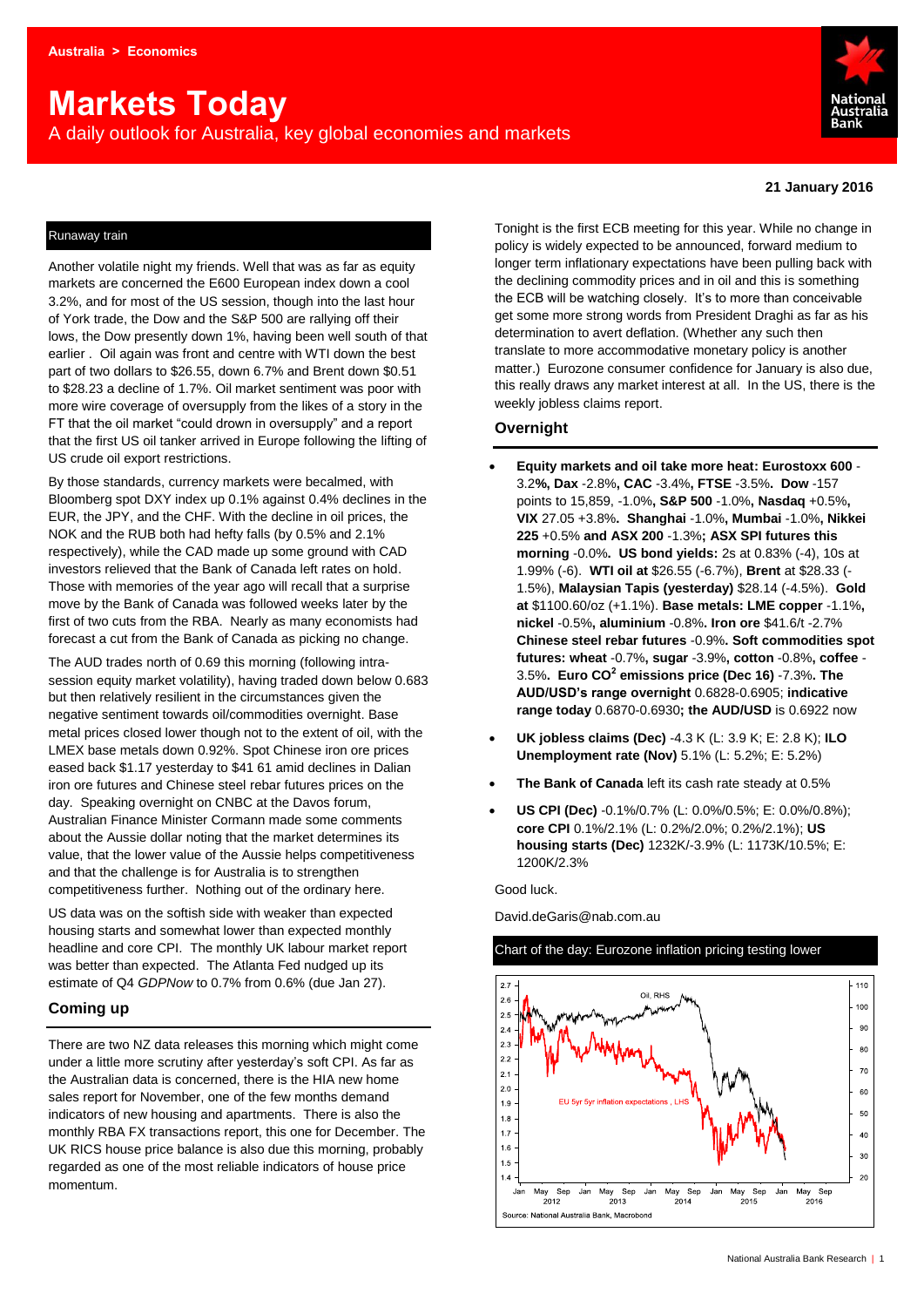

|                              | Foreign Exchange      |        |         |                                |                   |          |         |         | <b>Equities</b>          |             |        |             | Commodities                       |         |        |
|------------------------------|-----------------------|--------|---------|--------------------------------|-------------------|----------|---------|---------|--------------------------|-------------|--------|-------------|-----------------------------------|---------|--------|
|                              |                       |        |         | Indicative 24hr<br>ranges (**) |                   | Other FX |         |         | <b>Major Indices</b>     |             |        |             |                                   | Last    | % day  |
|                              | Last                  | % chge | Low     | High                           |                   | Last     | % chge  |         |                          | Last        | % day  | % year      | Oil (Brent)                       | 28.33   | $-1.5$ |
| <b>AUD</b>                   | 0.6922                | 0.2    | 0.6828  | 0.6925                         | <b>HKD</b>        | 7.8185   | $-0.1$  |         | Dow                      | 15,859      | $-1.0$ | $-9.5$      | Oil (WTI)                         | 26.55   | $-6.7$ |
| <b>NZD</b>                   | 0.6437                | 1.2    | 0.6356  | 0.6438                         | <b>CNY</b>        | 6.5767   | $-0.1$  |         | S&P 500                  | 1,871       | $-0.5$ | $-7.5$      | Oil (Tapis)                       | 28.14   | $-4.5$ |
| <b>EUR</b>                   | 1.0881                | $-0.4$ | 1.0877  | 1.0938                         | SGD               | 1.4358   | $-0.2$  |         | Nasdag                   | 4,500       | 0.5    | $-3.3$      | Gold                              | 1100.60 | 1.1    |
| <b>GBP</b>                   | 1.4167                | 0.0    | 1.4131  | 1.4221                         | <b>IDR</b>        | 13,939   | $-0.1$  |         | <b>VIX Index</b>         | 27.05       | 3.8    | 36.0        | <b>CRB</b>                        | 156.32  | $-2.0$ |
| <b>JPY</b>                   | 116.97                | 0.5    | 116.20  | 117.00                         | <b>THB</b>        | 36.27    | 0.0     |         | <b>FTSE</b>              | 5,674       | $-3.5$ | $-14.3$     | <b>GS Metals</b>                  | 240.8   | 1.4    |
| CAD                          | 1.4481                | $-1.0$ | 1.4480  | 1.4665                         | <b>KRW</b>        | 1,212    | $-0.4$  |         | <b>DAX</b>               | 9,392       | $-2.8$ | $-8.4$      | Aluminium                         | 1469    | $-0.8$ |
| AUD/EUR                      | 0.6361                | 1.4    |         |                                | <b>TWD</b>        | 33.74    | $-0.2$  |         | CAC <sub>40</sub>        | 4,125       | $-3.4$ | $-7.2$      | Copper                            | 4359    | $-1.1$ |
| AUD/JPY                      | 80.97                 | 1.5    |         |                                | PHP               | 47.90    | 0.1     |         | Nikkei                   | 16,416      | $-3.7$ | $-5.0$      | Nickel                            | 8550    | $-0.5$ |
| AUD/GBP                      | 0.4886                | 1.0    |         |                                | <b>CHF</b>        | 1.01     | 0.4     |         | Shanghai                 | 2,977       | $-1.0$ | $-10.4$     | Zinc                              | 1483    | $-1.6$ |
| AUD/NZD                      | 1.0753                | $-0.1$ |         |                                | <b>SEK</b>        | 8.60     | 0.6     |         | Hang Seng                | 18,886      | $-3.8$ | $-22.4$     | Ch. steel                         | 1810    | $-0.9$ |
|                              |                       |        |         |                                |                   |          |         |         | ASX 200                  | 4,842       | $-1.3$ | $-10.2$     | Iron ore                          | 41.6    | $-2.7$ |
|                              |                       |        |         |                                |                   |          |         |         |                          |             |        |             | St. coal                          | 49.8    | 0.0    |
|                              | <b>Interest Rates</b> |        |         |                                |                   |          |         |         | <b>Overnight Futures</b> |             |        | Wheat Chic. | 475.8                             | $-0.7$  |        |
| <b>Indicative Swap Rates</b> |                       |        |         | <b>Benchmark 10 Year Bonds</b> |                   |          |         |         |                          |             |        | Sugar       | 14.18                             | $-3.9$  |        |
|                              | Cash                  | 3mth   | 2Yr     | 10Yr                           |                   | Last     | chge    | Sprd    |                          |             | Last   | Chge        | Cotton                            | 61.97   | $-0.8$ |
| <b>USD</b>                   | 0.50                  | 0.62   | 0.90    | 1.86                           | <b>USD 10</b>     | 1.99     | $-0.06$ |         |                          | Australia   |        |             | Coffee                            | 111.6   | $-3.5$ |
| <b>AUD</b>                   | 2.00                  | 2.28   | 2.01    | 2.76                           | <b>AUD 10</b>     | 2.66     | $-0.06$ | 0.66    |                          | 3 mth bill  | 97.86  | $-0.01$     |                                   |         |        |
| <b>NZD</b>                   | 2.50                  | 2.75   | 2.57    | 3.40                           | NZD <sub>10</sub> | 3.19     | $-0.02$ | 1.20    |                          | 3 Yr bond   | 98.15  | 0.02        | CO <sub>2</sub> Emissions - Euros |         |        |
| <b>EUR</b>                   | 0.05                  | 0.06   | $-0.10$ | 0.81                           | CAD <sub>10</sub> | 1.16     | $-0.02$ | $-0.84$ |                          | 10 Yr bond  | 97.38  | 0.09        |                                   | Last    | % day  |
| <b>GBP</b>                   | 0.50                  | 0.59   | 0.83    | 1.64                           | <b>EUR 10</b>     | 0.41     | $-0.07$ | $-1.58$ |                          | $3/10$ sprd | 0.78   | $-0.07$     | Dec-2016                          | 6.36    | $-7.3$ |
| <b>JPY</b>                   | 0.09                  | 0.08   | 0.09    | 0.38                           | <b>GBP 10</b>     | 1.62     | $-0.08$ | $-0.37$ |                          | <b>SPI</b>  | $-2.0$ | 0.0         | Dec-2017                          | 6.45    | $-7.2$ |
| CAD                          | 0.50                  | 1.17   | 0.67    | 1.53                           | <b>JPY 10</b>     | 0.22     | $-0.01$ | $-1.78$ |                          |             |        |             | Dec-2018                          | 6.58    | $-7.2$ |

Please note the high/low FX rates are only an indication. Please refer to your National Dealer for confirmation.

\* All near futures contracts, except CRB. GS Metals is Goldman Sachs industrial metals index. Metals prices are CME. Emissions: ICE Dec contracts, Euros \*\* These are indicative ranges over the past 24 hours; please confirm rates with your NAB dealer

Last is around 6:30am Sydney

Source: Bloomberg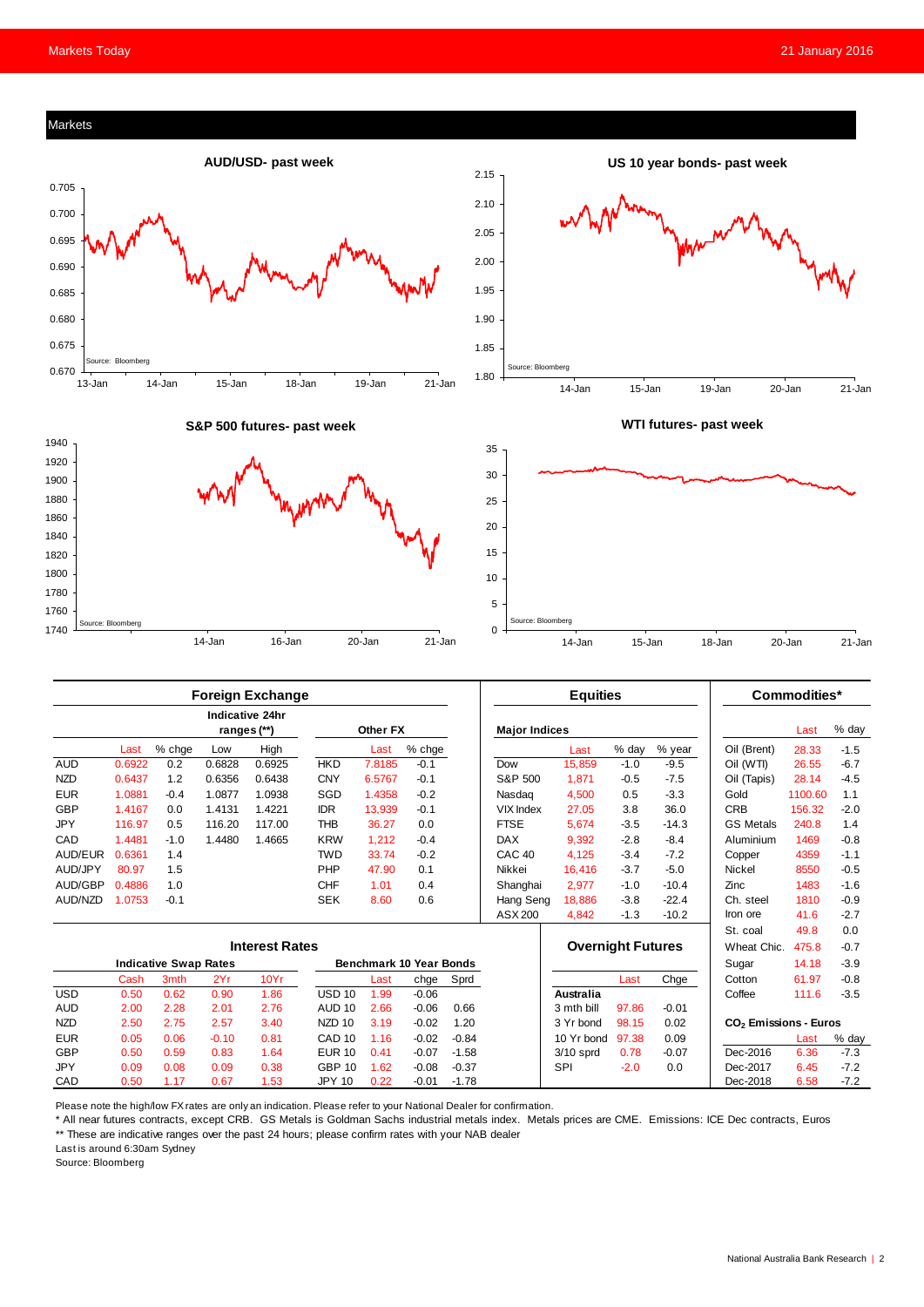# Calendar (through to year end)

|                                                          | Calendar (through to year end)                                                |                  |                 |                 |        |                 |                |                |  |
|----------------------------------------------------------|-------------------------------------------------------------------------------|------------------|-----------------|-----------------|--------|-----------------|----------------|----------------|--|
|                                                          |                                                                               |                  |                 |                 |        |                 |                |                |  |
|                                                          |                                                                               |                  |                 |                 |        |                 |                |                |  |
|                                                          | Country Economic Indicator                                                    | Period           | Forecast        | Consensus       | Actual | <b>Previous</b> | <b>GMT</b>     | <b>AEDT</b>    |  |
| ΝZ                                                       | Thursday, 21 January 2016<br>ANZ Job Advertisements MoM                       | Dec              |                 |                 |        | $\overline{2}$  | 21.00          | 8.00           |  |
| ΝZ                                                       | BusinessNZ Manufacturing PMI                                                  | Dec              |                 |                 |        | 54.7            | 21.30          | 8.30           |  |
| AU                                                       | <b>Consumer Inflation Expectation</b>                                         | Jan              |                 |                 |        | $\overline{4}$  | 0.00           | 11.00          |  |
| AU                                                       | HIA New Home Sales MoM                                                        | Nov              |                 |                 |        | $-1.8$          | 0.00           | 11.00          |  |
| NZ                                                       | ANZ Consumer Confidence MoM                                                   | Jan              |                 |                 |        | $-3.3$          | 0.00           | 11.00          |  |
| AU                                                       | <b>RBA FX Transactions Market</b>                                             | Dec              |                 |                 |        | 485             | 0.30           | 11.30          |  |
| JN                                                       | All Industry Activity Index MoM                                               | Nov              |                 | $-0.7$          |        | $\mathbf{1}$    | 4.30           | 15.30          |  |
| EC                                                       | CPI MoM                                                                       | Jan              |                 |                 |        | 0               | 10.00          | 21.00          |  |
| EC                                                       | CPI Core YoY                                                                  | Jan A            |                 |                 |        | 0.9             | 10.00          | 21.00          |  |
| EC<br><b>UK</b>                                          | <b>ECB Main Refinancing Rate</b><br><b>CBI Trends Total Orders</b>            | Jan 21           |                 | 0.05            |        | 0.05<br>$-7$    | 12.45<br>11.00 | 23.45<br>22.00 |  |
| US                                                       | Philadelphia Fed Business Outlook                                             | Jan<br>Jan       |                 | $-5.9$          |        | $-5.9$          | 13.30          | 0.30           |  |
| US                                                       | Initial Jobless Claims                                                        | Jan 16           |                 | 277.5           |        | 284             | 13.30          | 0.30           |  |
|                                                          | Friday, 22 January 2016                                                       |                  |                 |                 |        |                 |                |                |  |
| <b>JN</b>                                                | Nikkei Japan PMI Mfg                                                          | Jan P            |                 | 52.8            |        | 52.6            | 2.00           | 13.00          |  |
| GE                                                       | Markit/BME Germany Manufacturing PMI                                          | Jan P            |                 | 53              |        | 53.2            | 8.30           | 19.30          |  |
| GE                                                       | Markit/BME Germany Composite PMI                                              | Jan P            |                 | 55.1            |        | 55.5            | 8.30           | 19.30          |  |
| EC                                                       | ECB Survey of Professional Forecasters                                        |                  |                 |                 |        |                 | 9.00           | 20.00          |  |
| EC                                                       | Markit Eurozone Manufacturing PMI                                             | Jan P            |                 | 53              |        | 53.2            | 9.00           | 20.00          |  |
| EC                                                       | Markit Eurozone Composite PMI                                                 | Jan P            |                 | 54.1            |        | 54.3            | 9.00           | 20.00          |  |
| UK<br>EC                                                 | Retail Sales ex Auto Fuel MoM/YoY<br>Euro Area Third Quarter Government Debt  | Dec              |                 | $-0.3/3.5$      |        | 1.7/3.9         | 9.30<br>10.00  | 20.30<br>21.00 |  |
| UK                                                       | BoE's Cunliffe speaks in Brussels                                             |                  |                 |                 |        |                 | 12.00          | 23.00          |  |
| US                                                       | Chicago Fed Nat Activity Index                                                | Dec              |                 | $-0.15$         |        | $-0.3$          | 13.30          | 0.30           |  |
| СA                                                       | <b>Retail Sales MoM</b>                                                       | Nov              |                 | 0.2             |        | 0.1             | 13.30          | 0.30           |  |
| СA                                                       | Retail Sales Ex Auto MoM                                                      | Nov              |                 | 0.4             |        | 0               | 13.30          | 0.30           |  |
| СA                                                       | CPI Core MoM                                                                  | Dec              |                 | $-0.3$          |        | $-0.3$          | 13.30          | 0.30           |  |
| CA                                                       | CPI Core YoY                                                                  | Dec              |                 | $\overline{2}$  |        | 2               | 13.30          | 0.30           |  |
| US                                                       | Markit US PMI                                                                 | Jan P            |                 | 51.3            |        | 51.20%          | 14.45          | 1.45           |  |
| US                                                       | <b>Existing Home Sales MoM</b>                                                | Dec              |                 | 9.24            |        | $-10.5$         | 15.00          | 2.00           |  |
| US                                                       | <b>Existing Home Sales</b>                                                    | Dec              |                 | 5.2             |        | 4.76            | 15.00          | 2.00           |  |
| JN                                                       | Monday, 25 January 2016<br>Trade Balance Adjusted                             | Dec              |                 |                 |        | $-3.304$        | 23.50          | 10.50          |  |
| AU                                                       | <b>NAB Business Conditions/Confidence</b>                                     | <b>Dec</b>       |                 |                 |        | 10/5            | 0.30           | 11.30          |  |
| JN                                                       | Leading Index CI                                                              | Nov <sub>F</sub> |                 |                 |        | 103.9           | 5.00           | 16.00          |  |
| GЕ                                                       | <b>IFO Business Climate</b>                                                   | Jan              |                 |                 |        | 108.7           | 9.00           | 20.00          |  |
| GE                                                       | IFO Current Assessment/Expectations                                           | Jan              |                 |                 |        | 112.8/104.7     | 9.00           | 20.00          |  |
| UK                                                       | <b>CBI Trends Total Orders</b>                                                | Jan              |                 |                 |        | -7              | 11.00          | 22.00          |  |
| UK                                                       | <b>CBI Business Optimism</b>                                                  | Jan              |                 |                 |        | $-12$           | 11.00          | 22.00          |  |
| US                                                       | Dallas Fed Manf. Activity                                                     | Jan              |                 | $-15$           |        | $-20.1$         | 14.30          | 1.30           |  |
| CA                                                       | <b>Bloomberg Nanos Confidence</b>                                             | Jan 22           |                 |                 |        | 53              | 15.00          | 2.00           |  |
|                                                          | Tuesday, 26 January 2016                                                      |                  |                 |                 |        | 59.8            | 21.30          | 8.30           |  |
| NZ<br>AU                                                 | Performance Services Index<br>ANZ Roy Morgan Weekly Consumer Confidence Index | Dec<br>Jan 24    |                 |                 |        | 113.2           | 22.30          | 9.30           |  |
| ΝZ                                                       | Credit Card Spending MoM/YoY                                                  | Dec              |                 |                 |        | 0.7/8.5         | 2.00           | 13.00          |  |
| US                                                       | FHFA House Price Index MoM                                                    | Nov              |                 | 0.4             |        | 0.5             | 14.00          | 1.00           |  |
| US                                                       | S&P/CS 20 City MoM SA/YoY                                                     | Nov              |                 |                 |        | 0.84/5.54       | 14.00          | 1.00           |  |
| US                                                       | Markit US Services/Composite PMI                                              | Jan P            |                 |                 |        | 54.3/54         | 14.45          | 1.45           |  |
| US                                                       | Consumer Confidence Index                                                     | Jan              |                 | 97              |        | 96.5            | 15.00          | 2.00           |  |
| US                                                       | Richmond Fed Manufact, Index                                                  | Jan              |                 |                 |        | 6               | 15.00          | 2.00           |  |
|                                                          | Wednesday, 27 January 2016                                                    |                  |                 |                 |        |                 |                |                |  |
| AU                                                       | Westpac Leading Index MoM                                                     | Dec              |                 |                 |        | $-0.2$          | 23.30<br>0.00  | 10.30          |  |
| AU<br><b>AU</b>                                          | Skilled Vacancies MoM<br>CPI QoQ/YoY                                          | Dec<br>4Q        |                 |                 |        | 1.2<br>0.5/1.5  | 0.30           | 11.00<br>11.30 |  |
| <b>AU</b>                                                | CPI Trimmed Mean QoQ/YoY                                                      | 4Q               |                 |                 |        | 0.3/2.1         | 0.30           | 11.30          |  |
| <b>AU</b>                                                | CPI Weighted Median QoQ/YoY                                                   | 4Q               |                 | $\overline{1}$  |        | 0.3/2.2         | 0.30           | 11.30          |  |
| CH                                                       | <b>Industrial Profits YoY</b>                                                 | Dec              |                 |                 |        | $-1.4$          | 1.30           | 12.30          |  |
| CH                                                       | Westpac-MNI Consumer Sentiment                                                | Jan              |                 |                 |        | 113.7           | 1.45           | 12.45          |  |
| JN                                                       | Small Business Confidence                                                     | Jan              |                 |                 |        | 48.3            | 5.00           | 16.00          |  |
| GE                                                       | GfK Consumer Confidence                                                       | Feb              |                 |                 |        | 9.4             | 7.00           | 18.00          |  |
| US                                                       | <b>MBA Mortgage Applications</b>                                              | Jan 15           |                 |                 |        | 21.3            | 12.00          | 23.00          |  |
| US                                                       | New Home Sales/MoM                                                            | Dec              |                 | 501/2.2         |        | 490/4.3         | 15.00          | 2.00           |  |
| <b>US</b>                                                | <b>FOMC Rate Decision (Lower/Upper Bound)</b>                                 | Jan 27           |                 | 0.25/0.5        |        | 0.25/0.5        | 19.00          | 6.00           |  |
| <b>Upcoming Central Bank Interest Rate Announcements</b> |                                                                               |                  |                 |                 |        |                 |                |                |  |
| Canada, BoC                                              |                                                                               | 20-Jan           |                 |                 |        | 0.50%           |                |                |  |
| Europe ECB                                               |                                                                               | 21-Jan           |                 |                 |        | 0.05%           |                |                |  |
| US Federal Reserve                                       |                                                                               | 27-Jan           | 0.25-0.50%      |                 |        | $0.25 - 0.50%$  |                |                |  |
| New Zealand, RBNZ                                        |                                                                               | 28-Jan           | 2.50%           | 2.50%           |        | 2.50%           |                |                |  |
| Japan, BoJ                                               |                                                                               | 29-Jan           | $0.0\% - 0.1\%$ | $0.0\% - 0.1\%$ |        | $0.0\% - 0.1\%$ |                |                |  |
| Australia, RBA<br>UK BOE                                 |                                                                               | 2-Feb<br>4-Feb   | 2.00%           | 2.00%           |        | 2.00%<br>0.50%  |                |                |  |
|                                                          |                                                                               |                  |                 |                 |        |                 |                |                |  |

**GMT: Greenwich Mean Time; AEDT: Australian Eastern Daylight Saving Time**